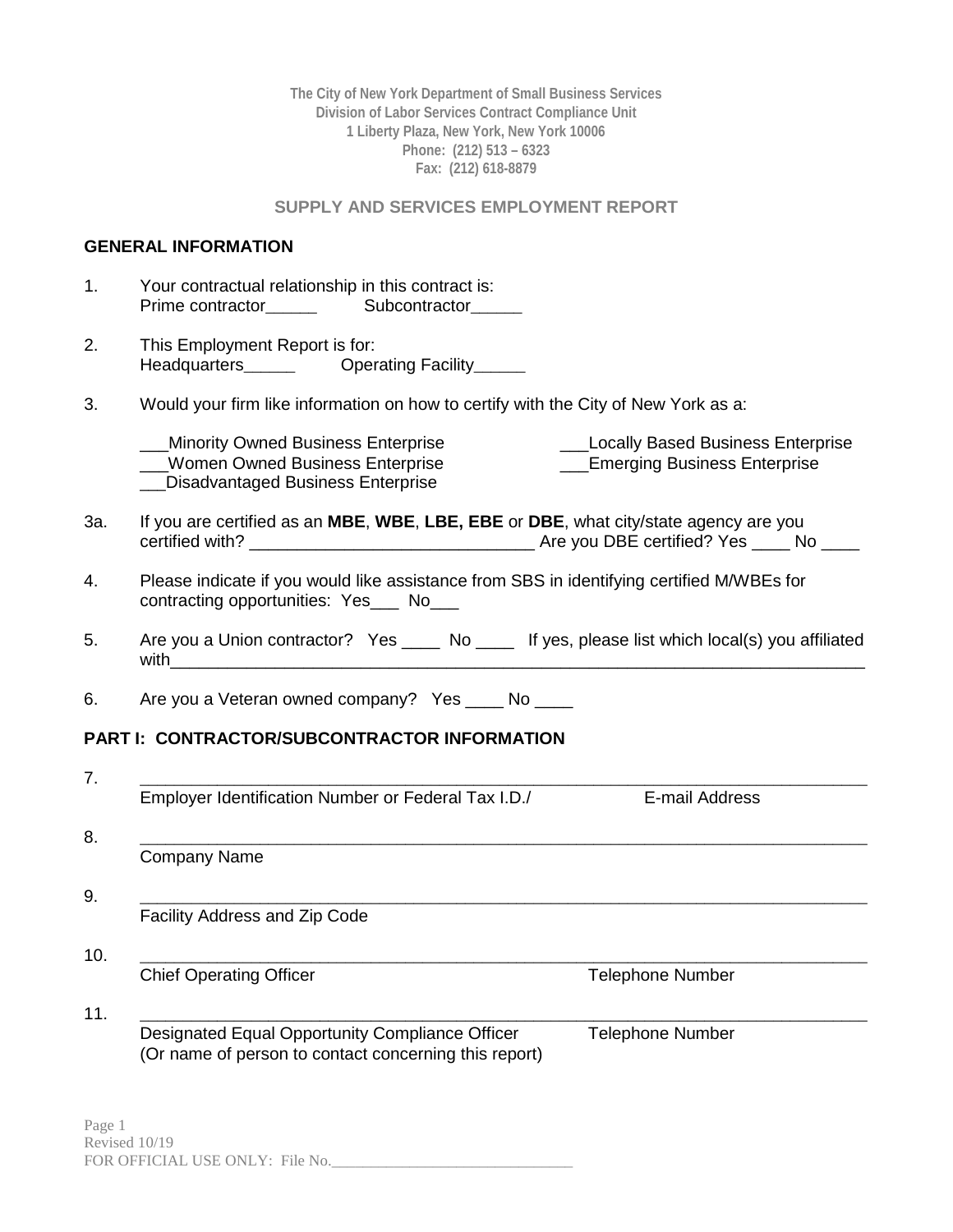| 12. | Name of Prime Contractor and Contact Person<br>(If same as Item #8, write "same") |                                                                                                                                                                                                                                                                                                                                                                                                  |
|-----|-----------------------------------------------------------------------------------|--------------------------------------------------------------------------------------------------------------------------------------------------------------------------------------------------------------------------------------------------------------------------------------------------------------------------------------------------------------------------------------------------|
| 13. | Number of employees at this facility (location): _______________________________  |                                                                                                                                                                                                                                                                                                                                                                                                  |
| 14. | Industry code: ________________________                                           |                                                                                                                                                                                                                                                                                                                                                                                                  |
| 15. | Contract information:                                                             |                                                                                                                                                                                                                                                                                                                                                                                                  |
|     |                                                                                   | <b>Contract Amount</b>                                                                                                                                                                                                                                                                                                                                                                           |
|     | Procurement Identification Number (PIN)                                           | $\begin{picture}(180,10) \put(0,0){\line(1,0){100}} \put(0,0){\line(1,0){100}} \put(0,0){\line(1,0){100}} \put(0,0){\line(1,0){100}} \put(0,0){\line(1,0){100}} \put(0,0){\line(1,0){100}} \put(0,0){\line(1,0){100}} \put(0,0){\line(1,0){100}} \put(0,0){\line(1,0){100}} \put(0,0){\line(1,0){100}} \put(0,0){\line(1,0){100}} \put(0,0){\line($<br><b>Contract Registration Number (CT#)</b> |
|     | <b>Projected Commencement Date</b>                                                |                                                                                                                                                                                                                                                                                                                                                                                                  |
|     | (g) Description of contract:                                                      |                                                                                                                                                                                                                                                                                                                                                                                                  |

- 16. List each of the firm's facilities, with addresses and the number of employees where this contract or parts of this contract will be performed. See instructions.
- 17. Is any or part of this contract, in an amount exceeding \$100,000 to be performed by a subcontractor? Yes No Not known at this time

If yes, please submit list the name(s) and address(es) of the subcontractor(s), and either attach a copy of their Employment Report(s) or have them submit directly to the contracting agency. If subcontractors are unknown at this time, see the instructions for subcontractor submissions.

\_\_\_\_\_\_\_\_\_\_\_\_\_\_\_\_\_\_\_\_\_\_\_\_\_\_\_\_\_\_\_\_\_\_\_\_\_\_\_\_\_\_\_\_\_\_\_\_\_\_\_\_\_\_\_\_\_\_\_\_\_\_\_\_\_\_\_\_\_\_\_\_\_\_\_\_\_\_\_\_\_\_\_\_\_ \_\_\_\_\_\_\_\_\_\_\_\_\_\_\_\_\_\_\_\_\_\_\_\_\_\_\_\_\_\_\_\_\_\_\_\_\_\_\_\_\_\_\_\_\_\_\_\_\_\_\_\_\_\_\_\_\_\_\_\_\_\_\_\_\_\_\_\_\_\_\_\_\_\_\_\_\_\_\_\_\_\_\_\_\_ \_\_\_\_\_\_\_\_\_\_\_\_\_\_\_\_\_\_\_\_\_\_\_\_\_\_\_\_\_\_\_\_\_\_\_\_\_\_\_\_\_\_\_\_\_\_\_\_\_\_\_\_\_\_\_\_\_\_\_\_\_\_\_\_\_\_\_\_\_\_\_\_\_\_\_\_\_\_\_\_\_\_\_\_\_

\_\_\_\_\_\_\_\_\_\_\_\_\_\_\_\_\_\_\_\_\_\_\_\_\_\_\_\_\_\_\_\_\_\_\_\_\_\_\_\_\_\_\_\_\_\_\_\_\_\_\_\_\_\_\_\_\_\_\_\_\_\_\_\_\_\_\_\_\_\_\_\_\_\_\_\_\_\_\_\_\_\_\_\_\_ \_\_\_\_\_\_\_\_\_\_\_\_\_\_\_\_\_\_\_\_\_\_\_\_\_\_\_\_\_\_\_\_\_\_\_\_\_\_\_\_\_\_\_\_\_\_\_\_\_\_\_\_\_\_\_\_\_\_\_\_\_\_\_\_\_\_\_\_\_\_\_\_\_\_\_\_\_\_\_\_\_\_\_\_\_ \_\_\_\_\_\_\_\_\_\_\_\_\_\_\_\_\_\_\_\_\_\_\_\_\_\_\_\_\_\_\_\_\_\_\_\_\_\_\_\_\_\_\_\_\_\_\_\_\_\_\_\_\_\_\_\_\_\_\_\_\_\_\_\_\_\_\_\_\_\_\_\_\_\_\_\_\_\_\_\_\_\_\_\_\_

18. Has the Division of Labor Services (DLS) within the past 36 months issued a Certificate of Approval or Administrative Certificate of Approval to your firm for the facility(ies) involved in the performance of this contract? Yes \_\_\_ No\_\_\_

If yes, attach a copy of certificate.

19. Has DLS within the past three months reviewed an Employment Report submission for your firm and issued a Conditional Certificate of Approval or a Conditional Administrative Certificate of Approval? Yes\_\_\_ No\_\_\_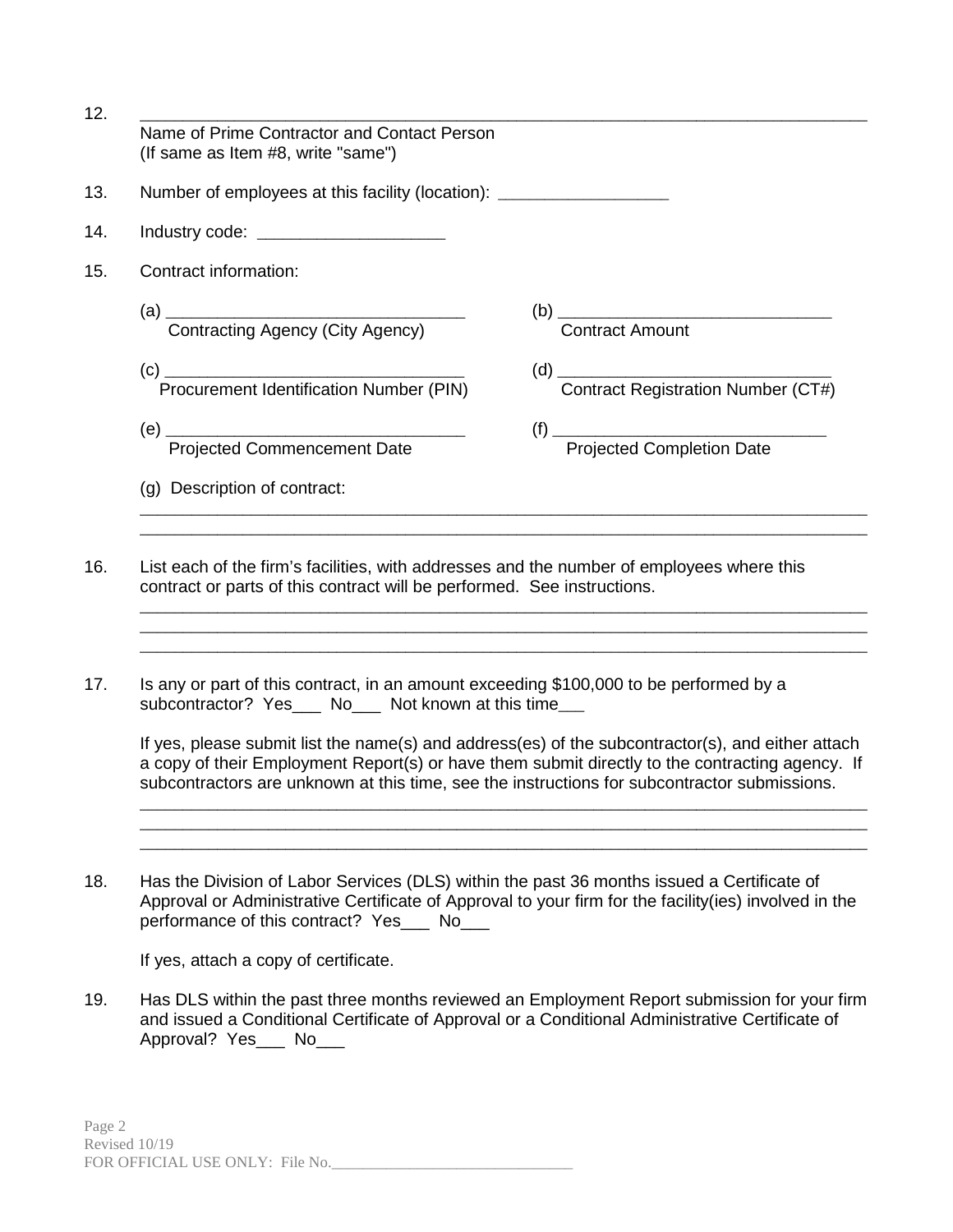If yes, attach a copy of certificate.

### **NOTE: DLS WILL NOT ISSUE A CONTINUED CERTIFICATE OF APPROVAL IN CONNECTION WITH THIS CONTRACT UNLESS THE REQUIRED CORRECTIVE ACTIONS IN PRIOR CONDITIONAL CERTIFICATES OF APPROVAL HAVE BEEN TAKEN.**

20. Has an Employment Report already been submitted for a different contract (not covered by this Employment Report) for which you have not yet received compliance certificate and includes the facility(ies) listed here? Yes\_\_\_ No\_\_\_

If yes,

Date submitted:

| Agency to which submitted: |  |
|----------------------------|--|
| Name of Agency Person:     |  |
| Contract No:               |  |
| Telephone:                 |  |

21. Has your company in the past 36 months been audited by the United States Department of Labor, Office of Federal Contract Compliance Programs (OFCCP)? Yes\_\_\_ No\_\_\_

If yes,

- (a) Name and address of OFCCP office.
- (b) Was a Certificate of Equal Employment Compliance issued within the past 36 months? Yes\_\_\_ No

\_\_\_\_\_\_\_\_\_\_\_\_\_\_\_\_\_\_\_\_\_\_\_\_\_\_\_\_\_\_\_\_\_\_\_\_\_\_\_\_\_\_\_\_\_\_\_\_\_\_\_\_\_\_\_\_\_\_\_\_\_\_\_\_\_\_\_\_\_\_\_\_\_\_\_ \_\_\_\_\_\_\_\_\_\_\_\_\_\_\_\_\_\_\_\_\_\_\_\_\_\_\_\_\_\_\_\_\_\_\_\_\_\_\_\_\_\_\_\_\_\_\_\_\_\_\_\_\_\_\_\_\_\_\_\_\_\_\_\_\_\_\_\_\_\_\_\_\_\_\_

If yes, attach a copy of such certificate.

(c) Were any corrective actions required or agreed to? Yes\_\_\_ No\_\_\_

If yes, attach a copy of such requirements or agreements.

(d) Were any deficiencies found? Yes\_\_\_ No\_\_\_

If yes, attach a copy of such findings.

22. Is your company or its affiliates a member or members of an employers' trade association which is responsible for negotiating collective bargaining agreements (CBA) which affect construction site hiring? Yes\_\_\_ No\_\_\_

If yes, attach a list of such associations and all applicable CBA's.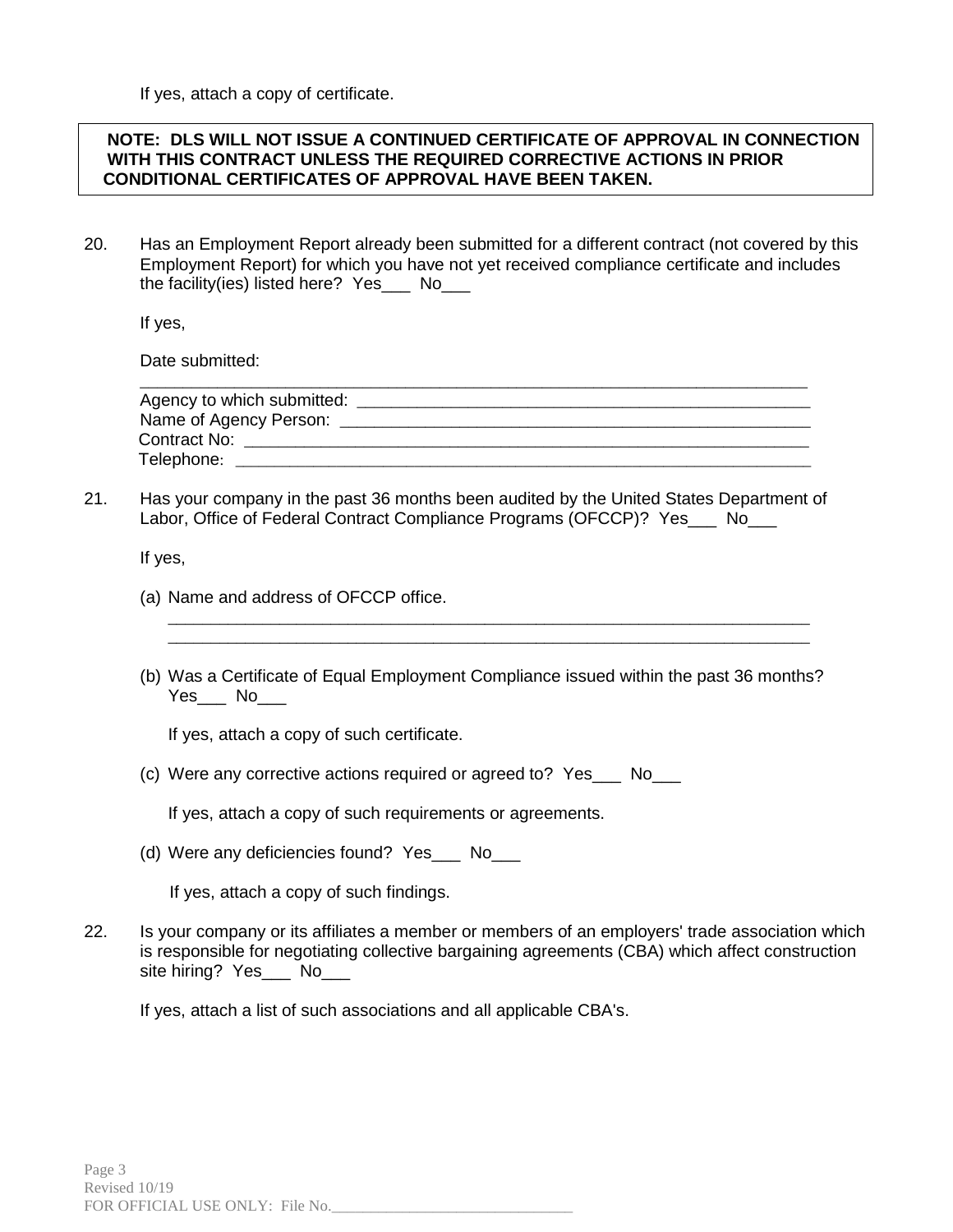### **PART II: DOCUMENTS REQUIRED**

- 23. For the following policies or practices, attach the relevant documents (e.g., printed booklets, brochures, manuals, memoranda, etc.). If the policy(ies) are unwritten, attach a full explanation of the practices. See instructions.
	- (a) Health benefit coverage/description(s) for all management, nonunion and union employees (whether company or union administered)
	- (b) Disability, life, other insurance coverage/description
	- (c) Employee Policy/Handbook
	- (d) Personnel Policy/Manual
	- (e) Supervisor's Policy/Manual
	- (f) Pension plan or 401k coverage/description for all management, nonunion and union employees, whether company or union administered
	- (g) Collective bargaining agreement(s).
	- (h) Employment Application(s)
	- (i) Employee evaluation policy/form(s).
	- (j) Does your firm have medical and/or non-medical (i.e. education, military, personal, pregnancy, child care) leave policy
	- \_\_ (k) Sexual Harassment Policy
- 24. To comply with the Immigration Reform and Control Act of 1986 when and of whom does your firm require the completion of an I-9 Form?

| (a) Prior to job offer                     | Yes<br>No.  |
|--------------------------------------------|-------------|
| (b) After a conditional job offer          | Yes<br>No.  |
| (c) After a job offer                      | Yes<br>No.  |
| (d) Within the first three days on the job | Yes.<br>No. |
| (e) To some applicants                     | Yes<br>No l |
| (f) To all applicants                      | Yes<br>No.  |
| (g) To some employees                      | Yes<br>N٥   |
| (h) To all employees                       | Yes<br>N٥   |

25. Explain where and how completed I-9 Forms, with their supportive documentation, are maintained and made accessible.

\_\_\_\_\_\_\_\_\_\_\_\_\_\_\_\_\_\_\_\_\_\_\_\_\_\_\_\_\_\_\_\_\_\_\_\_\_\_\_\_\_\_\_\_\_\_\_\_\_\_\_\_\_\_\_\_\_\_\_\_\_\_\_\_\_\_\_\_\_\_\_\_\_\_\_\_\_\_ \_\_\_\_\_\_\_\_\_\_\_\_\_\_\_\_\_\_\_\_\_\_\_\_\_\_\_\_\_\_\_\_\_\_\_\_\_\_\_\_\_\_\_\_\_\_\_\_\_\_\_\_\_\_\_\_\_\_\_\_\_\_\_\_\_\_\_\_\_\_\_\_\_\_\_\_\_\_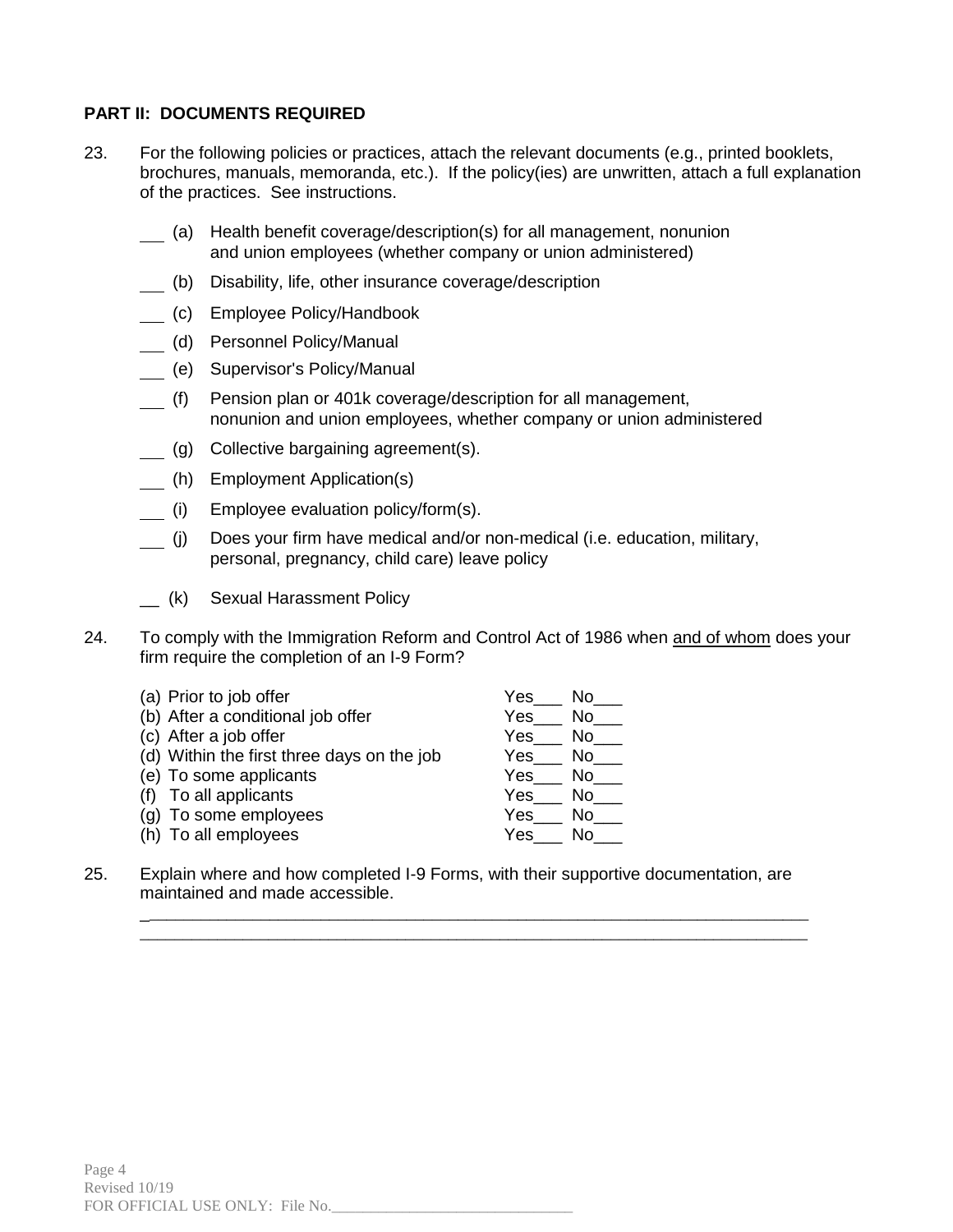26. Does your firm or any of its collective bargaining agreements require job applicants to take a medical examination? Yes \_\_\_\_\_\_ No \_\_\_\_\_

If yes, is the medical examination given:

(a) Prior to a job offer Yes\_\_\_ No\_\_\_ (b) After a conditional job offer Yes\_\_\_ No\_\_\_ (c) After a job offer Yes\_\_\_ No\_\_\_ (d) To all applicants (e) Only to some applicants Yes\_\_\_ No\_\_\_

If yes, list for which applicants below and attach copies of all medical examination or questionnaire forms and instructions utilized for these examinations.

27. Do you have a written equal employment opportunity (EEO) policy? Yes No

If yes, list the document(s) and page number(s) where these written policies are located. \_\_\_\_\_\_\_\_\_\_\_\_\_\_\_\_\_\_\_\_\_\_\_\_\_\_\_\_\_\_\_\_\_\_\_\_\_\_\_\_\_\_\_\_\_\_\_\_\_\_\_\_\_\_\_\_\_\_\_\_\_\_\_\_\_\_\_\_\_\_\_\_\_\_\_\_\_\_

\_\_\_\_\_\_\_\_\_\_\_\_\_\_\_\_\_\_\_\_\_\_\_\_\_\_\_\_\_\_\_\_\_\_\_\_\_\_\_\_\_\_\_\_\_\_\_\_\_\_\_\_\_\_\_\_\_\_\_\_\_\_\_\_\_\_\_\_\_\_\_\_\_\_\_\_\_\_

\_\_\_\_\_\_\_\_\_\_\_\_\_\_\_\_\_\_\_\_\_\_\_\_\_\_\_\_\_\_\_\_\_\_\_\_\_\_\_\_\_\_\_\_\_\_\_\_\_\_\_\_\_\_\_\_\_\_\_\_\_\_\_\_\_\_\_\_\_\_\_\_\_\_\_\_\_\_ \_\_\_\_\_\_\_\_\_\_\_\_\_\_\_\_\_\_\_\_\_\_\_\_\_\_\_\_\_\_\_\_\_\_\_\_\_\_\_\_\_\_\_\_\_\_\_\_\_\_\_\_\_\_\_\_\_\_\_\_\_\_\_\_\_\_\_\_\_\_\_\_\_\_\_\_\_\_

28. Does the company have a current affirmative action plan(s) (AAP)? If yes, for which of the following groups?

\_\_\_Minorities and Women

\_\_\_Individuals with handicaps

\_\_\_Other. Please specify \_\_\_\_\_\_\_\_\_\_\_\_\_\_\_\_\_\_\_\_\_\_\_\_\_\_\_\_\_\_\_\_\_\_\_\_\_\_\_\_\_\_\_\_\_\_\_\_\_\_\_\_\_\_\_\_\_\_\_\_\_

29. Does your firm or collective bargaining agreement(s) have an internal grievance procedure with respect to EEO complaints? Yes\_\_\_ No\_\_\_

If yes, please attach a copy of this policy.

If no, attach a report detailing your firm's unwritten procedure for handling EEO complaints.

30. Has any employee, within the past three years, filed a complaint pursuant to an internal grievance procedure or with any official of your firm with respect to equal employment opportunity? Yes\_\_\_ No\_\_\_

If yes, attach an internal complaint log. See instructions.

31. Has your firm, within the past three years, been named as a defendant (or respondent) in any administrative or judicial action where the complainant (plaintiff) alleged violation of any antidiscrimination or affirmative action laws? Yes No

If yes, attach a log. See instructions.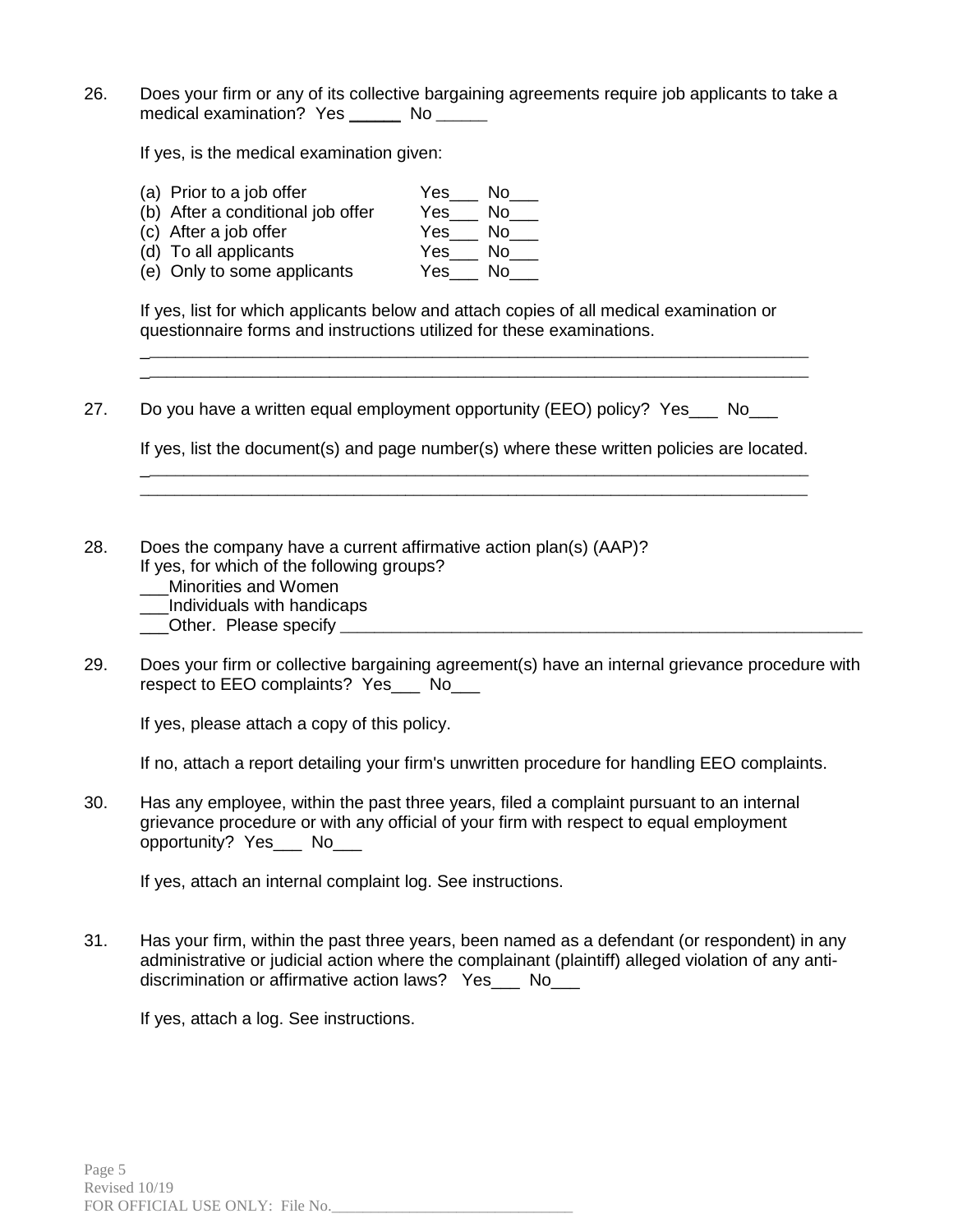32. Are there any jobs for which there are physical qualifications? Yes No

If yes, list the job(s), submit a job description and state the reason(s) for the qualification(s).

\_\_\_\_\_\_\_\_\_\_\_\_\_\_\_\_\_\_\_\_\_\_\_\_\_\_\_\_\_\_\_\_\_\_\_\_\_\_\_\_\_\_\_\_\_\_\_\_\_\_\_\_\_\_\_\_\_\_\_\_\_\_\_\_\_\_\_\_\_\_\_\_\_\_\_\_\_\_\_\_\_\_\_\_ \_\_\_\_\_\_\_\_\_\_\_\_\_\_\_\_\_\_\_\_\_\_\_\_\_\_\_\_\_\_\_\_\_\_\_\_\_\_\_\_\_\_\_\_\_\_\_\_\_\_\_\_\_\_\_\_\_\_\_\_\_\_\_\_\_\_\_\_\_\_\_\_\_\_\_\_\_\_\_\_\_\_\_\_

33. Are there any jobs for which there are age, race, color, national origin, sex, creed, disability, marital status, sexual orientation, or citizenship qualifications? Yes No

If yes, list the job(s), submit a job description and state the reason(s) for the qualification(s).

\_\_\_\_\_\_\_\_\_\_\_\_\_\_\_\_\_\_\_\_\_\_\_\_\_\_\_\_\_\_\_\_\_\_\_\_\_\_\_\_\_\_\_\_\_\_\_\_\_\_\_\_\_\_\_\_\_\_\_\_\_\_\_\_\_\_\_\_\_\_\_\_\_\_\_\_\_\_\_\_\_\_\_\_

34. Please check below whether the following policies and practices apply to the job categories listed:

| Job Category        | Job<br>Description | Promote from<br>Within | <b>External Hire</b> | Job Posting | On-the-Job<br>Training |
|---------------------|--------------------|------------------------|----------------------|-------------|------------------------|
| Managers            |                    |                        |                      |             |                        |
| Professional        |                    |                        |                      |             |                        |
| <b>Technicians</b>  |                    |                        |                      |             |                        |
| Sales Worker        |                    |                        |                      |             |                        |
| <b>Clericals</b>    |                    |                        |                      |             |                        |
| Operatives/Laborers |                    |                        |                      |             |                        |
| Service Workers     |                    |                        |                      |             |                        |

35. FOR CONTRACTORS EMPLOYING 150 OR MORE EMPLOYEES: Please indicate below the relevant geographic recruitment or labor market area(s) (i.e. nation, specific county or specific metropolitan, statistical area) for each job category employed at this facility.

| Job Category           | Relevant Geographic Recruitment or Labor Market Area(s) |
|------------------------|---------------------------------------------------------|
| Managers               |                                                         |
| Professional           |                                                         |
| Technicians            |                                                         |
| Sales Worker           |                                                         |
| Clericals              |                                                         |
| Operatives/Laborers    |                                                         |
| <b>Service Workers</b> |                                                         |

IF YOU EMPLOY LESS THAN 150 EMPLOYEES: Please indicate below. Contractors with less than 150 employees do not need to complete Part III.

 $\Box$ 

I certify that there are fewer than 150 people at the facilities listed in this Employment Report.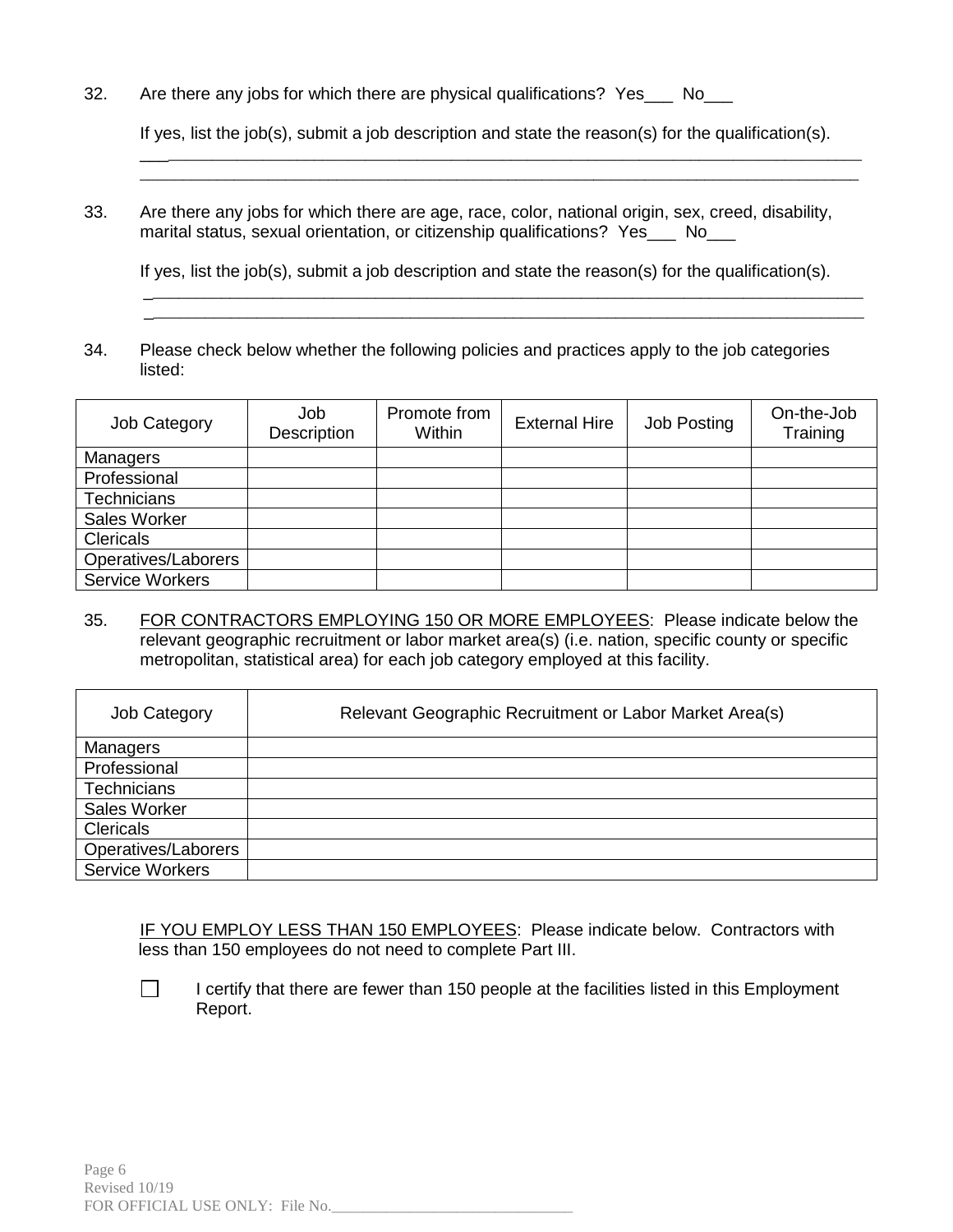## **SIGNATURE PAGE**

I, (print name of authorized official signing)\_\_\_\_\_\_\_\_\_\_\_\_\_\_\_\_\_\_\_\_\_\_\_\_\_\_\_\_\_\_\_\_\_\_\_ hereby certify that the information submitted herewith is true and complete to the best of my knowledge and belief and submitted with the understanding that compliance with New York City's equal employment requirements, as contained in Chapter 56 of the City Charter, Executive Order No. 50 (1980), as amended, and the implementing Rules and Regulations, is a contractual obligation.

| <b>Contractor's Name</b>                                        |              |  |
|-----------------------------------------------------------------|--------------|--|
| Name of person who prepared this Employment Report              | <b>Title</b> |  |
| Name of official authorized to sign on behalf of the contractor | Title        |  |
| <b>Telephone Number</b>                                         |              |  |
| Signature of authorized official                                | Date         |  |

Willful or fraudulent falsifications of any data or information submitted herewith may result in the termination of the contract between the City and the bidder or contractor and in disapproval of future contracts for a period of up to five years. Further, such falsification may result in civil and/and or criminal prosecution.

To the extent permitted by law and consistent with the proper discharge of DLS' responsibilities under Charter Chapter 56 of the City Charter and Executive Order No. 50 (1980) and the implementing Rules and Regulations, all information provided by a contractor to DLS shall be confidential.

# **Only original signatures accepted.**

Sworn to before me this \_\_\_\_\_\_\_\_\_\_ day of \_\_\_\_\_\_\_\_\_\_ 20 \_\_\_\_\_\_\_\_\_\_

\_\_\_\_\_\_\_\_\_\_\_\_\_\_\_\_\_\_\_\_\_\_\_\_\_\_\_\_\_\_\_\_\_\_\_\_\_\_\_\_\_\_\_\_\_\_\_\_\_\_\_\_\_\_\_\_\_\_\_\_\_\_\_\_\_\_\_\_\_\_\_\_\_\_\_\_\_\_\_\_\_\_\_\_\_\_\_\_\_\_\_\_\_\_\_\_\_\_\_\_ Notary Public **Notary Public Authorized Signature** Date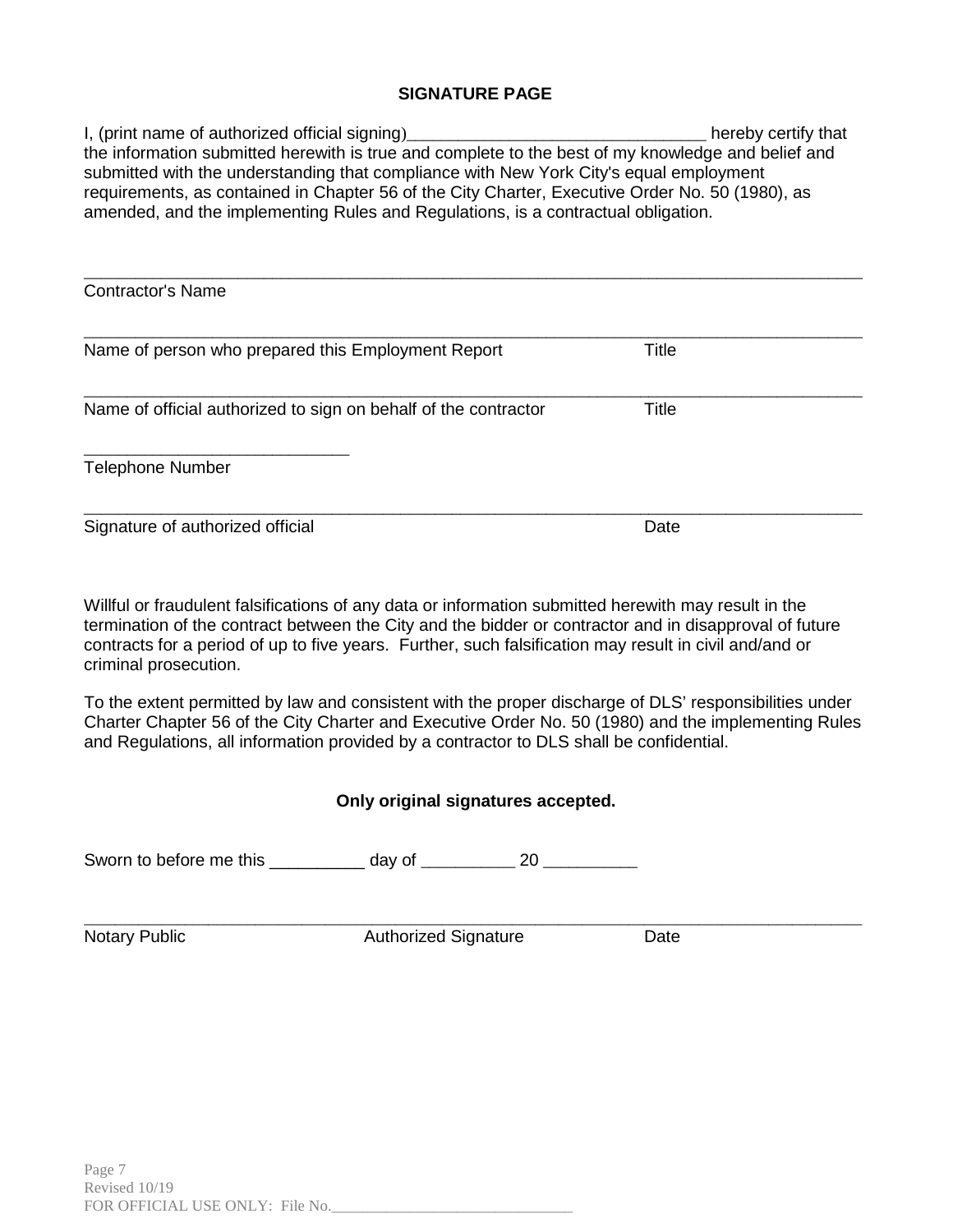### **FORM A: JOB CLASSIFICATION AND INCUMBENTS FORM**

### Occupational Category (CIRCLE ONE)\* MGRS PROF TECH SAL CLER SERV FARM CRFT OPER LABR

Total number of incumbents in this category

#### CONTRACTOR NAME\_\_\_\_\_\_\_\_\_\_\_\_\_\_\_\_\_\_\_\_\_\_\_\_\_\_\_\_\_\_\_\_\_\_\_\_\_\_\_\_\_\_\_\_\_\_

## FACILITY LOCATION:\_\_\_\_\_\_\_\_\_\_\_\_\_\_\_\_\_\_\_\_\_\_\_\_\_\_\_\_\_\_\_\_\_\_\_\_\_\_\_\_\_\_\_\_\_\_

|                   |                    |                    |              |                                                                          |                |                |                |                      |                 |                    | <b>MALES</b> |       |             |                 |                    | <b>FEMALES</b> |       |             |
|-------------------|--------------------|--------------------|--------------|--------------------------------------------------------------------------|----------------|----------------|----------------|----------------------|-----------------|--------------------|--------------|-------|-------------|-----------------|--------------------|----------------|-------|-------------|
| (1)               | (2)                | (3)                |              |                                                                          | (4)            |                |                | (5)                  | (6)             | (7)                | (8)          | (9)   | (10)        | (11)            | (12)               | (13)           | (14)  | (15)        |
| Company Job Title | Company<br>Job No. | Census<br>$Code**$ | $\mathbf{1}$ | Job Group Assignment for<br>this occupational category<br>$\overline{2}$ | $\mathfrak{Z}$ | $\overline{4}$ | $\overline{5}$ | Total<br>in<br>Title | W(non<br>-Hisp) | $B($ non<br>-Hisp) | Hisp         | Asian | Nat<br>Amer | W(non<br>-Hisp) | $B($ non-<br>Hisp) | Hisp           | Asian | Nat<br>Amer |
|                   |                    |                    |              |                                                                          |                |                |                |                      |                 |                    |              |       |             |                 |                    |                |       |             |
|                   |                    |                    |              |                                                                          |                |                |                |                      |                 |                    |              |       |             |                 |                    |                |       |             |
|                   |                    |                    |              |                                                                          |                |                |                |                      |                 |                    |              |       |             |                 |                    |                |       |             |
|                   |                    |                    |              |                                                                          |                |                |                |                      |                 |                    |              |       |             |                 |                    |                |       |             |
|                   |                    |                    |              |                                                                          |                |                |                |                      |                 |                    |              |       |             |                 |                    |                |       |             |
|                   |                    |                    |              |                                                                          |                |                |                |                      |                 |                    |              |       |             |                 |                    |                |       |             |
|                   |                    |                    |              |                                                                          |                |                |                |                      |                 |                    |              |       |             |                 |                    |                |       |             |
|                   |                    |                    |              |                                                                          |                |                |                |                      |                 |                    |              |       |             |                 |                    |                |       |             |
|                   |                    |                    |              |                                                                          |                |                |                |                      |                 |                    |              |       |             |                 |                    |                |       |             |
|                   |                    |                    |              |                                                                          |                |                |                |                      |                 |                    |              |       |             |                 |                    |                |       |             |
|                   |                    |                    |              |                                                                          |                |                |                |                      |                 |                    |              |       |             |                 |                    |                |       |             |
|                   |                    |                    |              |                                                                          |                |                |                |                      |                 |                    |              |       |             |                 |                    |                |       |             |

\*Please include on each sheet, information concerning only 1 occupational category. \*\*See listing of occupational categories.

**NOTE:** Make as many copies of this form as you require for each occupational category.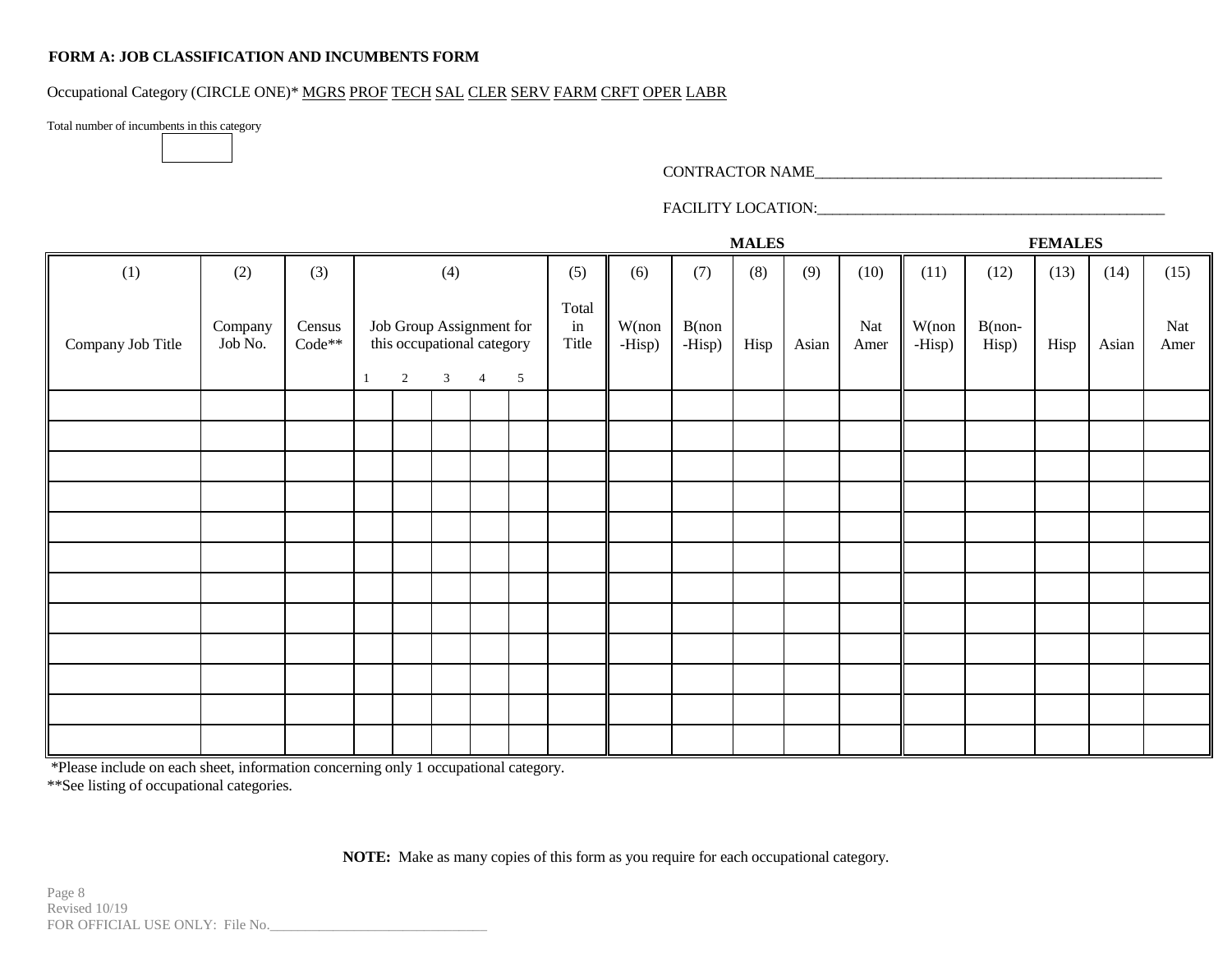#### **FORM B: NEW HIRES FORM/TRACKING EMPLOYEES HIRED OVER THE LAST THREE YEARS**

#### CONTRACTOR NAME\_\_\_\_\_\_\_\_\_\_\_\_\_\_\_\_\_\_\_\_\_\_\_\_\_\_\_\_\_\_\_\_\_\_\_\_\_\_\_\_\_\_\_\_\_\_

### FACILITY LOCATION:\_\_\_\_\_\_\_\_\_\_\_\_\_\_\_\_\_\_\_\_\_\_\_\_\_\_\_\_\_\_\_\_\_\_\_\_\_\_\_\_\_\_\_\_\_\_

| <b>Employee Characteristics</b> |            |                        | <b>At-Hire Information</b>                       |     | <b>Current Information</b>                              |     |                                   |                                 |
|---------------------------------|------------|------------------------|--------------------------------------------------|-----|---------------------------------------------------------|-----|-----------------------------------|---------------------------------|
| (1)                             | (2)<br>(3) |                        | (4)                                              | (5) | (6)                                                     | (7) | (8)                               | (9)                             |
| Employee ID No.                 | Sex(a)     | Race Ethnic<br>Code(b) | Year of<br>Company Job<br>Number at Hire<br>Hire |     | Matching<br>Weekly<br>Census Code (c)<br>Salary at Hire |     | Current Company Job<br>Number (d) | <b>Weekly Current</b><br>Salary |
|                                 |            |                        |                                                  |     |                                                         |     |                                   |                                 |
|                                 |            |                        |                                                  |     |                                                         |     |                                   |                                 |
|                                 |            |                        |                                                  |     |                                                         |     |                                   |                                 |
|                                 |            |                        |                                                  |     |                                                         |     |                                   |                                 |
|                                 |            |                        |                                                  |     |                                                         |     |                                   |                                 |
|                                 |            |                        |                                                  |     |                                                         |     |                                   |                                 |
|                                 |            |                        |                                                  |     |                                                         |     |                                   |                                 |
|                                 |            |                        |                                                  |     |                                                         |     |                                   |                                 |
|                                 |            |                        |                                                  |     |                                                         |     |                                   |                                 |
|                                 |            |                        |                                                  |     |                                                         |     |                                   |                                 |

- **F**: Female **B**: Black(non-Hisp) occupational categories expecting the employment of  $\mathbf{R}$ : Hispanic
	- -

 $\Box$ I certify that there were no new hires in 20\_\_\_ /20\_\_\_

**NOTE**: Make as many copies of this form as you require.

(a) (b) (c) (c) (c) (c)

**M**: Male **W**: White(non-Hisp) See listing of **V**: Voluntarily terminated **F**: Female **B**: Black(non-Hisp) See listing of **V**: Voluntarily terminated **F**: Female **B**: Black(non-Hisp) See listing of **V**: Voluntarily termina **H**: Hispanic **I**: Involuntarily terminated **A**: Asian employment (Discharged/Lay off)<br>R: Retired **N**: Native American **R**: Retired **D**: Deceased **D**: Deceased

**D**: Deceased

Page 9 Revised 10/19 FOR OFFICIAL USE ONLY: File No.